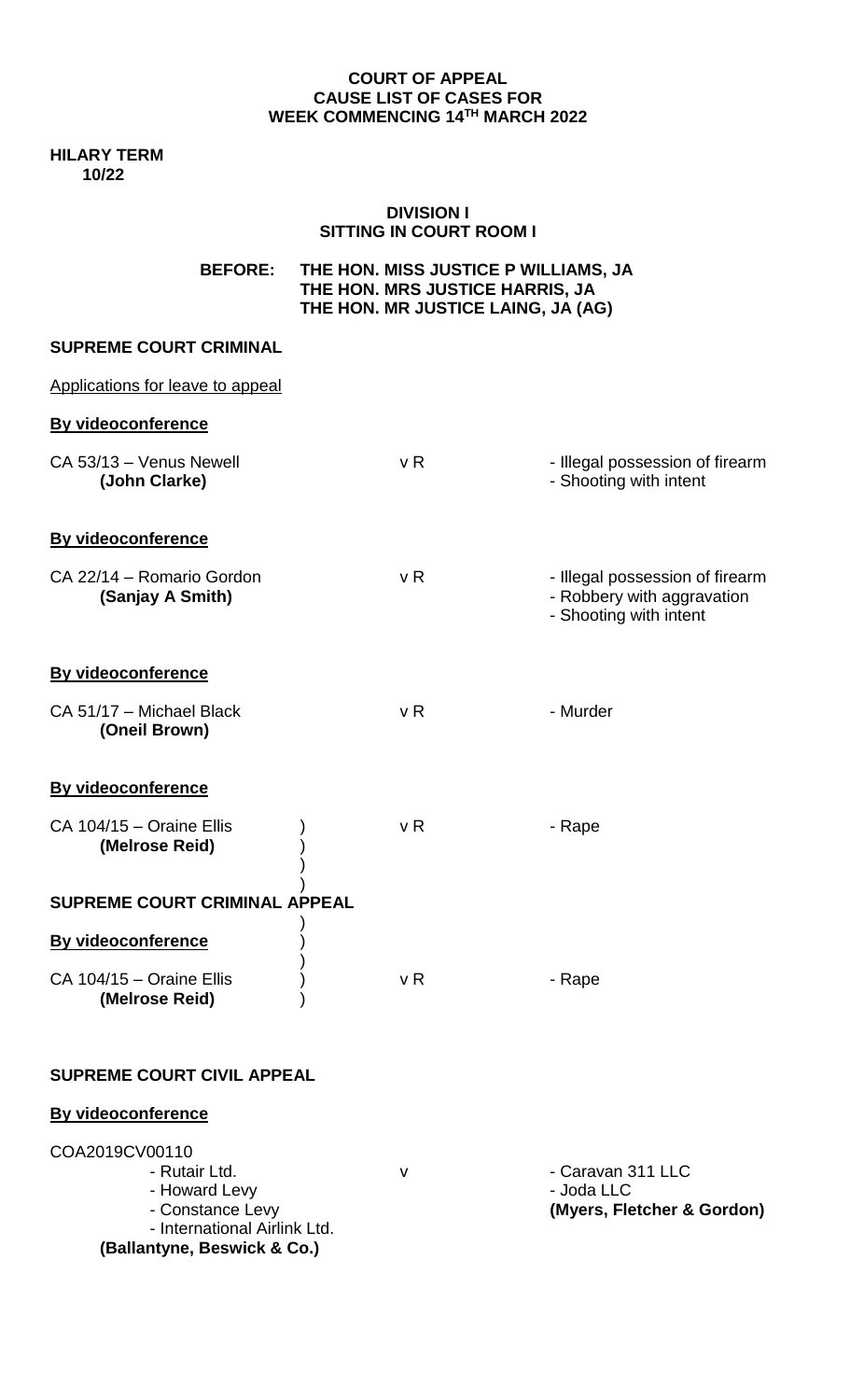| <b>PARISH COURT CRIMINAL APPEAL</b>                                                            |                 |                                                                                                                |  |  |  |
|------------------------------------------------------------------------------------------------|-----------------|----------------------------------------------------------------------------------------------------------------|--|--|--|
| <b>By videoconference</b>                                                                      |                 |                                                                                                                |  |  |  |
| COA2021PCCR00003<br>- Oneil Barrett<br>(Walter G Melbourne)                                    | v R             | - Attempting to pervert the<br>course of justice<br>- Breach of Corruption Prevention Act                      |  |  |  |
| <b>PARISH COURT CIVIL APPEAL</b>                                                               |                 |                                                                                                                |  |  |  |
| COA2019PCCV00018 - Michael Garrison<br>(Ho-Lyn, Ho-Lyn & Morris)                               | v               | - Christopher Ogunsalu<br>(Phillip Traille & Co.)                                                              |  |  |  |
|                                                                                                | <b>CHAMBERS</b> |                                                                                                                |  |  |  |
| BEFORE THE HONOURABLE MRS JUSTICE SINCLAIR-HAYNES, JA ON TUESDAY 15Th MARCH<br>2022.           |                 |                                                                                                                |  |  |  |
| <b>Case management conference</b>                                                              |                 |                                                                                                                |  |  |  |
| 2:00 PM - by teleconference                                                                    |                 |                                                                                                                |  |  |  |
| COA2021CV00068 - Louis Smith<br>(Hugh Wildman & Co.)                                           | $\mathsf{V}$    | - Director of Public Prosecutions                                                                              |  |  |  |
| Case management conference                                                                     |                 |                                                                                                                |  |  |  |
| 2:15 PM - By teleconference                                                                    |                 |                                                                                                                |  |  |  |
| COA2021CV00053<br>- David Brown<br>(Verleta Green)                                             | $\mathsf{V}$    | - Garfield Vassell<br>- Alumina Partners of Jamaica<br>(Now named Jisco Alpart Jamaica)<br>(Michalene Lattore) |  |  |  |
| Re-listed notice of application for stay of execution of judgment & Case management conference |                 |                                                                                                                |  |  |  |
| 2:30 PM - By teleconference                                                                    |                 |                                                                                                                |  |  |  |
| COA2021APP00238<br>COA2021CV00109 - Milton Hugh Taylor<br>(Ruel Wookcock & Co.)                | $\mathsf{V}$    | - Winston Thompson<br>(Kinghorn & Kinghorn)                                                                    |  |  |  |
| BEFORE THE HONOURABLE MRS JUSTICE HARRIS, JA ON TUESDAY 15TH MARCH 2022.                       |                 |                                                                                                                |  |  |  |
| <b>Case management conference</b>                                                              |                 |                                                                                                                |  |  |  |
| 2:00 PM - By teleconference                                                                    |                 |                                                                                                                |  |  |  |
| SCCA 120/18 - Elma Veneta Roseway<br>(Chumu Paris)                                             | $\mathsf{V}$    | - Nancy Panzan Harrison<br>(Brown & Shaw)                                                                      |  |  |  |